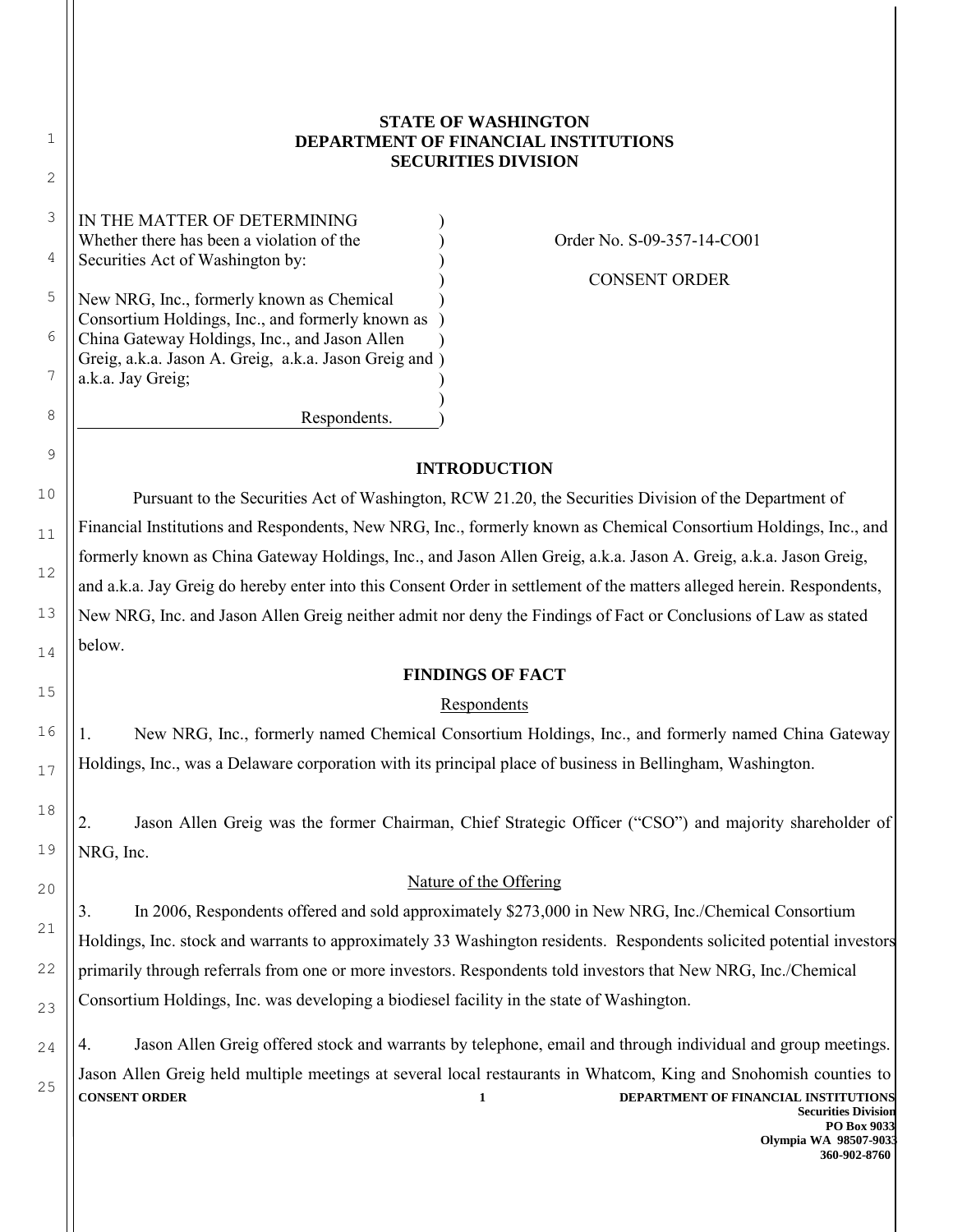solicit potential New NRG, Inc./Chemical Consortium Holdings, Inc. securities investors. Jason Allen Greig told investors that the money raised was to be used for the development of a biofuel production facility in Longview, Washington. Jason Allen Greig showed some prospective investors a PowerPoint presentation regarding the prospective Chemical Consortium Holdings, Inc. investment. Jason Allen Greig provided some prospective investors with a document titled "Data Sheet Diesel Refinery." In this document, Jason Allen Greig represented, among other things, that the estimated project cost for a refinery in Washington State would be \$71.3 million and that the construction and completion time of the project would be 12 months. Jason Allen Greig represented that the return on investment would be recovered in 1.8 years and that the equity profit for the first two years would be \$1.84 million. Jason Allen Greig provided some prospective investors with a subscription agreement and a "Common Stock Unit Purchase Agreement (Unit Agreement)." The total Unit Agreement offering comprised of the offer of 33,333 shares of common stock with an equal number of warrants to be sold at \$10,000 per Unit. The exercise price of the warrants was \$3.00 per share. Respondents did not develop a biofuel production facility or refinery. New NRG, Inc./Chemical Consortium Holdings, Inc. has been inactive since 2008 through the present. Respondents have not returned the Investors' investments.

## Misrepresentations and Omissions

5. In 2006, Jason Allen Greig and New NRG, Inc./Chemical Consortium Holdings, Inc. gave several prospective investors a document titled "Data Sheet Diesel Refinery" in which Respondents said investments would be recovered in within 1.8 years and made projections about how much the investment could return without providing investors with a reasonable basis for such claims.

6. Jason Allen Greig and New NRG, Inc./Chemical Consortium Holdings, Inc. failed to disclose to investors that, in 2000, Jason Allen Greig was the subject of a Securities and Exchange ("SEC") injunction to cease and desist from violations of the Securities Act of 1933 and ordered to pay a civil penalty of \$35,000. The SEC had previously charged Jason Allen Greig with distributing information regarding certain microcap companies on the Internet without disclosing compensation that he received from those companies.

7. Jason Allen Greig and New NRG, Inc./Chemical Consortium Holdings, Inc. failed to disclose to investors that Jason Allen Greig had filed for Chapter 7 bankruptcy in 2000 and was discharged in 2001.

8. In 2006, Jason Allen Greig and New NRG, Inc./Chemical Consortium Holdings, Inc. told several investors that New NRG, Inc./Chemical Consortium Holdings, Inc. stock purchased could trade as high as \$40 without providing investors with a reasonable basis for such claims.

9. Jason Allen Greig and New NRG, Inc./Chemical Consortium Holdings, Inc. failed to adequately disclose to investors the risk of failing to raise adequate funding to complete the construction of a biofuel production facility or refinery and the minimum amount of funding necessary to complete such a project.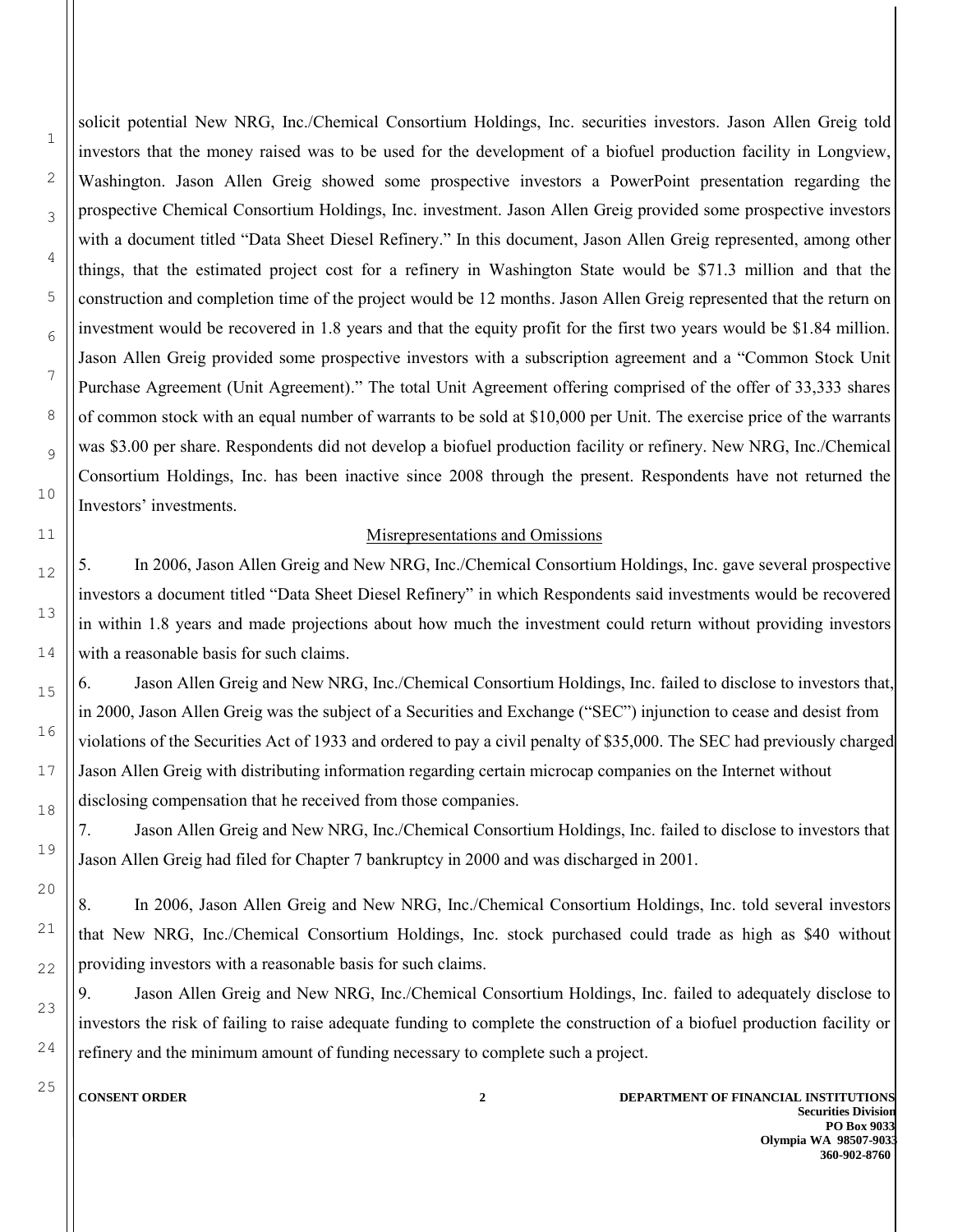10. Jason Allen Greig and New NRG, Inc./Chemical Consortium Holdings, Inc. failed to provide some investors with material information about New NRG, Inc./Chemical Consortium Holdings, Inc.'s financial condition such as current or recent financial statements, the specific risks of the offering such as the inability to obtain additional financing, and Greig's prior business experience.

11. Jason Allen Greig introduced himself to prospective investors as Dr. Jason Greig, PhD. Greig failed to disclose that he has not received a degree from an accredited college or university. Greig held himself out as having a PhD in International Banking and Finance, as well as having a Bachelor's Degree and a Masters Degree in Finance through "Oxford International Studies." Greig's purported credential as a doctor of philosophy (PhD) is based on a "diploma" obtained from "Oxford International Studies." Greig failed to disclose to investors that "Oxford International Studies" is not associated with Oxford University in Cambridge, England. "Oxford International Studies" is not accredited by any agency recognized by the U.S. [Council on Higher Education Accreditation.](http://en.wikipedia.org/wiki/Council_on_Higher_Education_Accreditation)

## Registration Status

12. New NRG, Inc. is not currently registered to sell securities in the state of Washington and has not previously been so registered, nor has it filed a claim of exemption from registration.

13. Jason Allen Greig is not currently registered as a broker-dealer or as a securities salesperson in the state of Washington and has not previously been so registered.

Based upon the above Findings of Fact, the following Conclusions of Law are made:

## **CONCLUSIONS OF LAW**

#### **I.**

 The offer and/or sale of stock and warrants described above constitute the offer and/or sale of a security as defined in RCW 21.20.005(14) and (17).

### **II.**

 The offer and/or sale of said securities is in violation of RCW 21.20.140 because no registration for such offer and/or sale is on file with the Securities Administrator.

#### **III.**

 Jason Allen Greig has violated RCW 21.20.040 by offering and/or selling said securities while not being registered as a securities broker-dealer or salesperson in the state of Washington.

## **IV.**

 The offer and/or sale of said securities was made in violation of RCW 21.20.010 because Respondents failed to have a reasonable basis for claims made to investors and omitted material facts such as the business history and background of Respondents, the litigation and bankruptcy history of Jason Allen Greig; the specific risks of the

1

2

3

4

5

6

7

8

9

10

11

12

13

14

15

16

17

18

19

20

21

22

23

24

25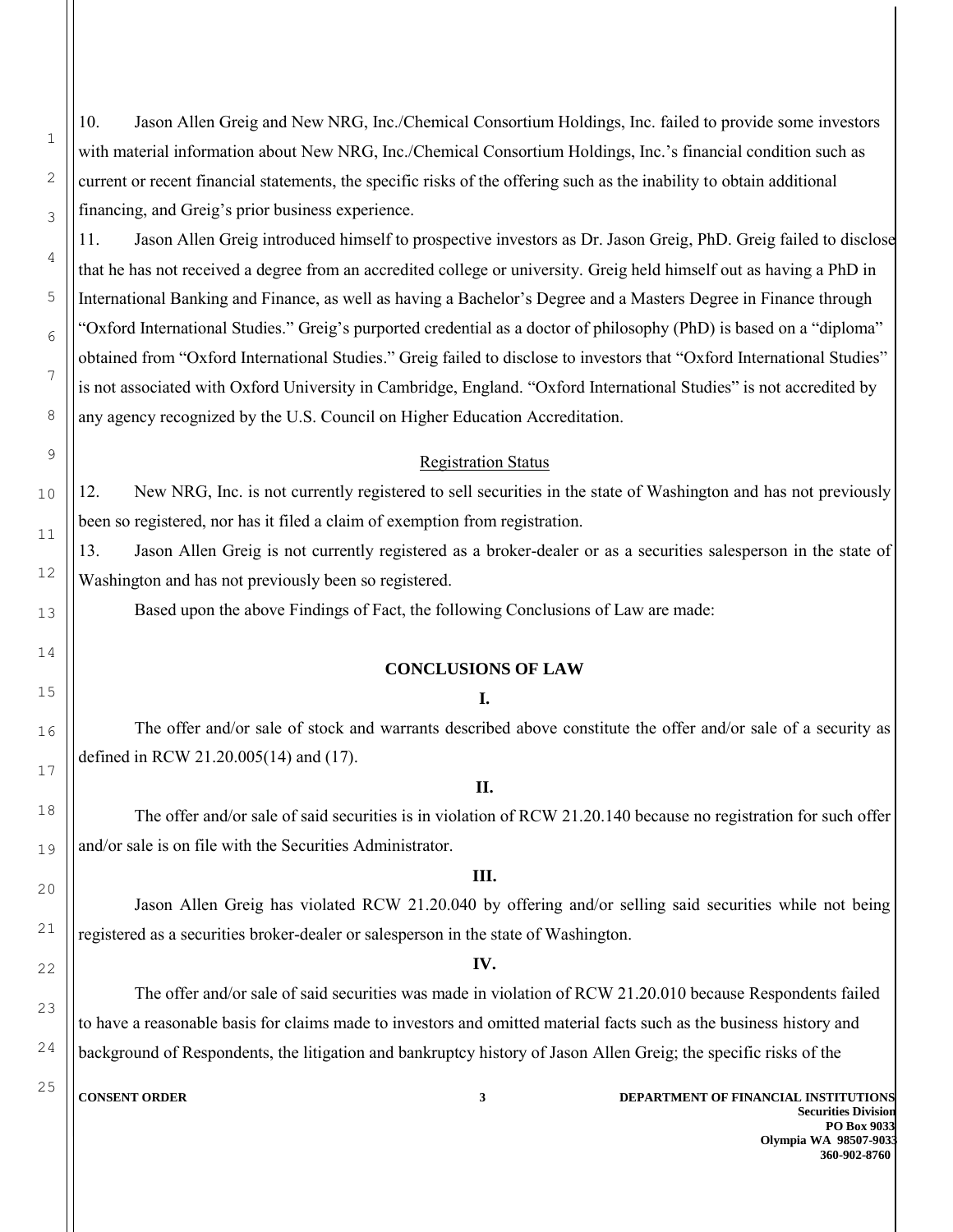offering and financial information about New NRG, Inc./ Chemical Consortium Holdings, Inc. and information relating to Greig's academic qualifications.

#### **CONSENT ORDER**

Based upon the foregoing and finding it in the public interest:

 IT IS AGREED AND ORDERED that Respondents New NRG, Inc. and Jason Allen Greig, their agents and employees, each shall cease and desist from violating RCW 21.20.140, the securities registration section of the Securities Act of Washington.

 IT IS AGREED AND ORDERED that Respondent Jason Allen Greig, his agents and employees, each shall cease and desist from violating RCW 21.20.040, the securities salesperson and broker-dealer registration section of the Securities Act of Washington.

 IT IS AGREED AND ORDERED that Respondents New NRG, Inc. and Jason Allen Greig, their agents and employees, each shall cease and desist from violating RCW 21.20.010, the anti-fraud section of the Securities Act of Washington.

IT IS FURTHER AGREED that the Securities Division has jurisdiction to enter this Consent Order.

 IT IS FURTHER AGREED that Respondents New NRG, Inc. and Jason Allen Greig each enters into this Consent Order freely and voluntarily and with full understanding of its terms and significance.

 IT IS FURTHER AGREED that in consideration of the foregoing, Respondents New NRG, Inc. and Jason Allen Greig, each waives their right to a hearing and to judicial review of this matter.

### WILLFUL VIOLATION OF THIS ORDER IS A CRIMINAL OFFENSE.

24

25

1

2

3

4

5

6

7

8

9

10

11

12

13

14

15

16

| Signed this 29th                 | day of | October |   | , 2014. |              |
|----------------------------------|--------|---------|---|---------|--------------|
| New NRG, Inc. by                 |        |         |   |         |              |
|                                  |        |         |   |         |              |
| /s/                              |        |         |   |         |              |
| Jason Allen Greig, principal     |        |         |   |         |              |
|                                  |        |         |   |         |              |
| /s/                              |        |         |   |         |              |
| Jason Allen Greig, an individual |        |         |   |         |              |
|                                  |        |         |   |         |              |
| <b>CONSENT ORDER</b>             |        |         | 4 |         | <b>DEPAR</b> |
|                                  |        |         |   |         |              |